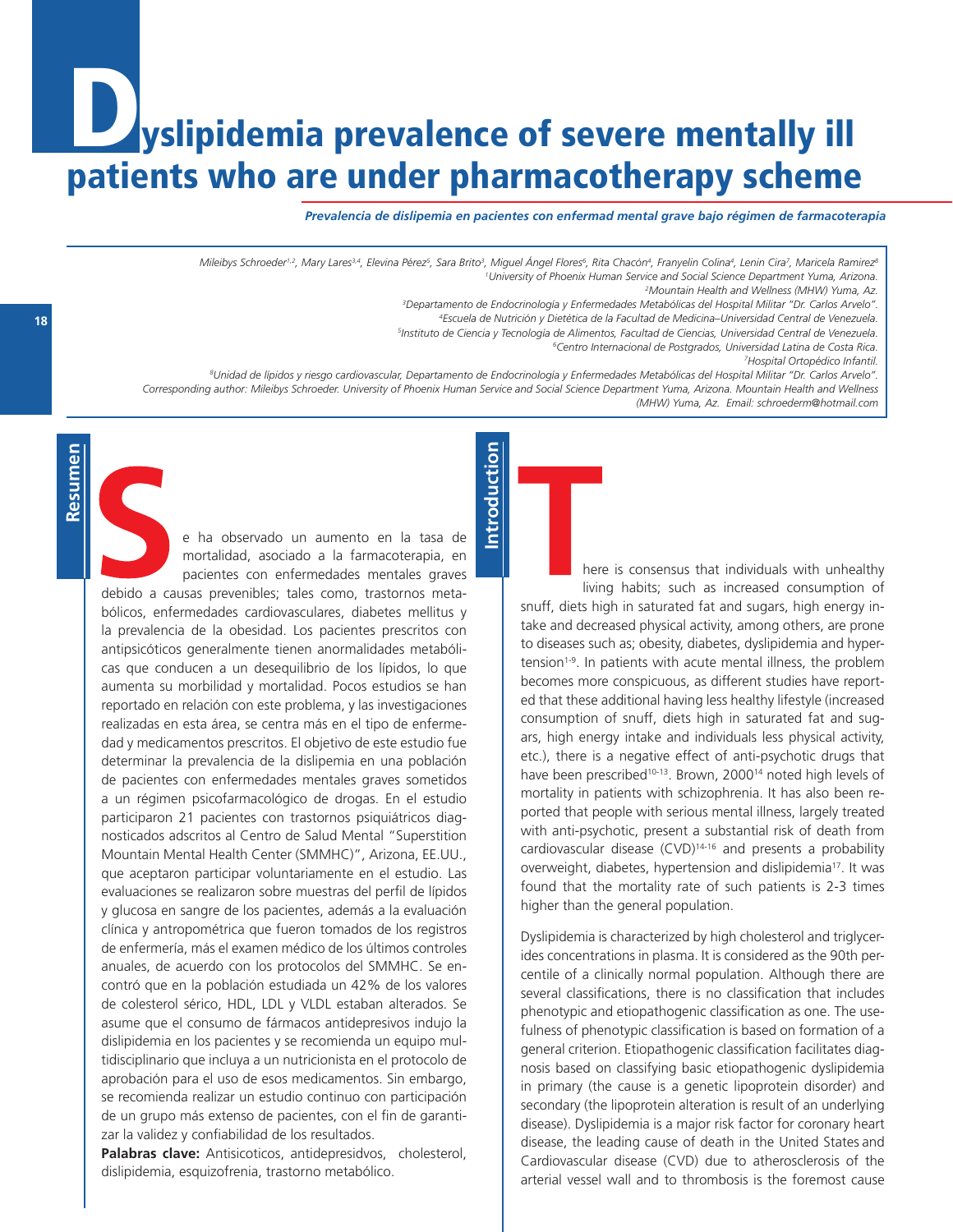of premature mortality and of disability-adjusted life years (DALYs) in Europe, and is also increasingly common in developing countries. In the European Union, the economic cost of CVD represents annually E192 billion1 in direct and indirect healthcare costs<sup>18</sup>.

Dyslipidemia, as a risk factor of CVD, is manifested by elevation or attenuation of plasma concentration of lipoproteins. Several methods used to classify this include the lipoproteins in respect to their density, physical, and chemical properties. Based On These classifications, different types of lipoproteins, including chylomicrones, IDL1, VLDL2, LDL3, and HDL4, and apolipoproteins (Apo), including Apo A, Apo B, Apo C, and Apo E, have been introduced. Generally, the dyslipidemia is defined as the total cholesterol, LDL, triglycerides, apo B or Lp (a) levels above the 90th percentile or HDL and apo A levels below the 10th percentile of the overall population<sup>18</sup>.

According to Ceruelo and Garcia, 2007<sup>19</sup>, the most widely accepted classification of antipsychotics is typical antipsychotics (AT) and atypical antipsychotics (AA). The AT is the oldest, with antidopaminergic action and mainly characterized by their effectiveness in controlling positive psychotic symptoms (delusions, hallucinations) and ineffective on negative psychotic symptoms (depression, social isolation). Its use is often associated with extrapyramidal symptoms (EPS) and hyperprolactinemia.

The AA are characterized by simultaneously blocking dopamine receptors and serotonergic and be effective in both positive and negative symptoms<sup>20</sup>. However, any drug has some potential risks, and among these risks, antipsychotics may contribute to dyslipidemia<sup>21</sup>.

Antipsychotic medication may induce weight gain and increase the risk of metabolic adverse effects, resulting in a higher incidence of cardiovascular disease $21,22$ . The effects produced in the weight can be derived, on the one hand, the anticholinergic action facilitates constipation and urinary retention and, on the other hand, action of an antihistamine (H1 receptor blocking) resulting in increased appetite and subsequent weight gain in patients undergoing prolonged treatment.

Finally, they can produce other adverse effects such as boosting the intake of carbohydrates, also favoring weight gain, which is increased with use of tricyclic tertiary<sup>23</sup>. Particularly in patients with bipolar disorder, a history of depression and / or taking antidepressants, it is also starting to see an increase of factors modifiable cardiovascular risk<sup>24-26</sup>. However, to date, the database regarding the risks of the drugs used to treat unipolar depression or bi polar, such as antidepressants or mood stabilizers, is not as extensive as antipsychotics<sup>27</sup> drugs. Despite the high risk of these patients, their access to general health care is limited and its prevention opportunities are lower than expected for the population affected with mental health problems<sup>28,29</sup>. Also, studies related to metabolic disorders suffered by patients with mental illness; for example, schizophrenia<sup>30</sup> are little referenced. The lack of consensus as to who should take responsibility for the needs of attention overall mental health in these patients, has faced a continuing failure to provide appropriate services. The aim of this study

was to determine the prevalence of dyslipidemia in patients with severe mental illness in drug scheme when assessing lipid and blood glucose levels in patients taking antipsychotic drugs.

Mountain Mental Health Center (SMMHC)" Arizona, United

Methods **Methods**

> e started dating the report of the 50 registered at the Center for Mental Health "Supersition

States patients. Of the 50 patients 21 were selected, which had altered values in the lipid profile and greater autonomy, and therefore reasonably likely to outpatient care. Patients were excluded for elderly, elevated impairment for suffering severe mental retardation, or because the expectations of rehabilitation are not feasible in the short to medium term. The selected patients were medicated with at least one of the drugs listed in Table 1.

Data determinations of triglycerides, HDL-cholesterol, LDLcholesterol, VLDL and glucose in blood samples from patients were analyzed, in addition to clinical and anthropometric assessment of nursing records and recent medical examination of controls annually, according to the protocol of the Center for Mental Health "Supersition Mountain Mental Health Center (SMMHC)". The sample (21 patients) of both genders, aged 18 years or more with psychiatric disorders such as schizophrenia, bipolar disorder and depression, diagnosed according to criteria of the Diagnostic and Statistical Manual of Mental Disorders DSM IV-TR; psychopharmacological treatment with antidepressant action, antipsychotic and sedative-hypnotic.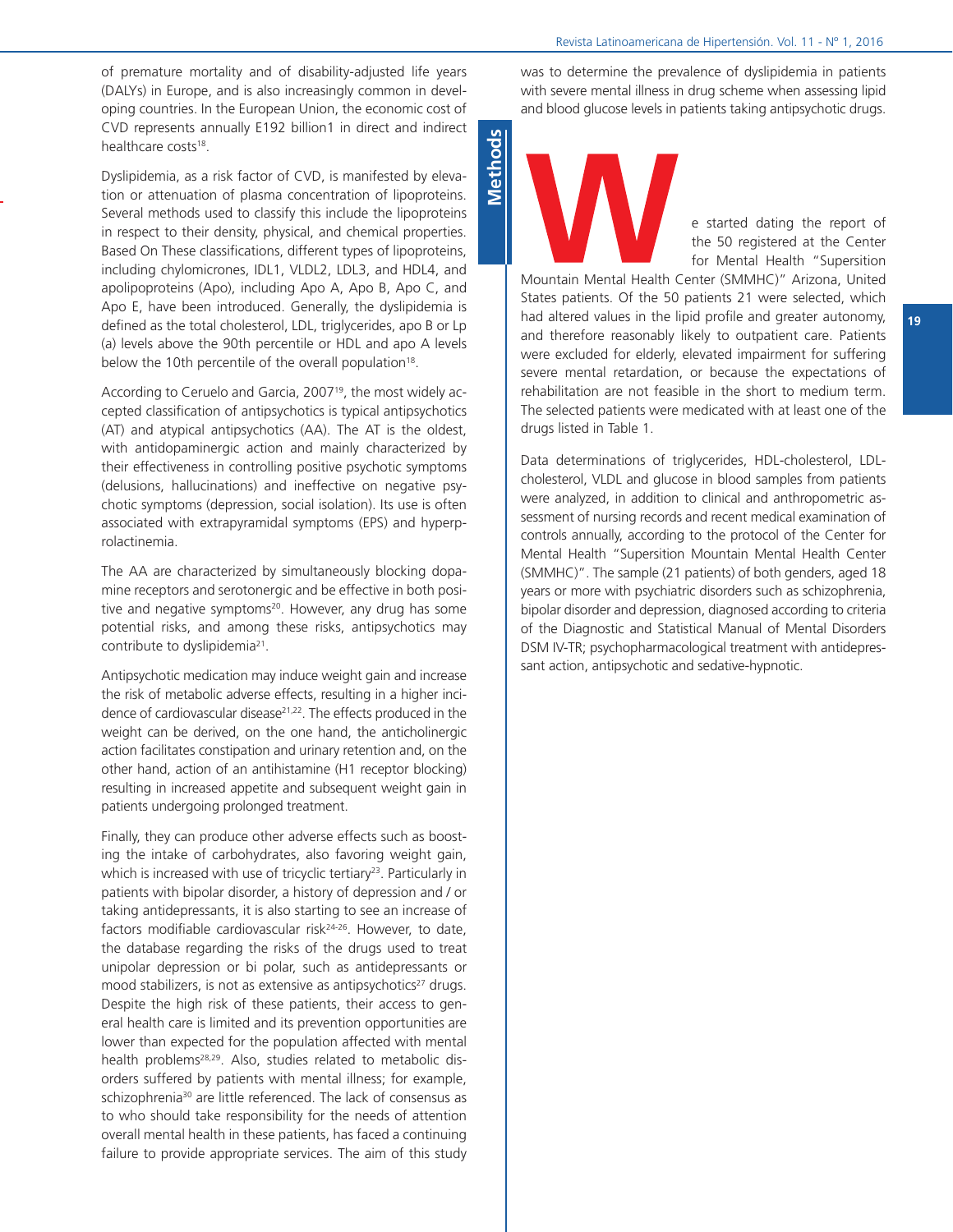| Table 1. Drugs usually prescribed for patients with severe mental illness |                      |                          |                                      |                                                          |                                |  |
|---------------------------------------------------------------------------|----------------------|--------------------------|--------------------------------------|----------------------------------------------------------|--------------------------------|--|
| <b>Active Ingredient</b>                                                  |                      | <b>Brand Name</b>        | Pharmacological Action               | Pharmacodynamics and receptors                           | Absorption and Excretion       |  |
| 1                                                                         | <b>Acid Valproic</b> | Depakote                 | Anticonvulsant                       | GABA (Antagonist)                                        | <b>Hepatic Absorption</b>      |  |
| 2                                                                         | Aripiprazole         | Abilify                  | Antipsychotic                        | D2 (dopamine agonist)                                    | Urinary (1%) and faeces (18%)  |  |
| 3                                                                         | Benzatropine         | Cogentin                 | Antipsychotic (negative<br>symptoms) | ACh (anticholinergic)                                    | Duodenal Absorption            |  |
| 4                                                                         | Bupropion            | Wellbutrin.<br>Budeprion | Antidepressant                       | ISRS (Serotonin reuptake inhibitor)                      | <b>Hepatic Absorption</b>      |  |
| 5                                                                         | <b>Buspirone</b>     | <b>Buspar</b>            | Anxiolytic                           | $5HT_{1A}$ (serotonin agonist)                           | <b>Hepatic Absorption</b>      |  |
| 6                                                                         | Citalopram           | Celexa                   | Antidepressant                       | ISRS (Serotonin reuptake inhibitor)                      | <b>Hepatic Absorption</b>      |  |
| $\overline{7}$                                                            | Clonazepam           | Klonopin                 | Anxiolytic - sedative                | GABA-A BZD <sub>w1</sub> y BZD <sub>w2</sub> (Agonist)   | <b>Hepatic Absorption</b>      |  |
| 8                                                                         | Chlordiazepoxide     | Librium                  | Anxiolytic - sedative                | GABA-A BZD <sub>w1</sub> and BZD <sub>w2</sub> (Agonist) | <b>Hepatic Absorption</b>      |  |
| 9                                                                         | Clozapine            | Leponex                  | Antipsychotic                        | D, (dopamine antagonist)                                 | Urinary (50%) and faeces (30%) |  |
| 10                                                                        | Diphenhydramine      | Benadryl                 | Sedative - hypnotic                  | H. (Histamine nonselective Antagonist)                   | <b>Hepatic Absorption</b>      |  |
| 11                                                                        | Duloxetine           | Cymbalta                 | Antidepressant                       | IRSN (Serotonin reuptake inhibitor-noradrenaline)        | Duodenal Absorption            |  |
| 12                                                                        | Eszoplicona          | Lunesta                  | Sedative - hypnotic                  | H <sub>1</sub> (Histamine nonselective Antagonist)       | <b>Hepatic Absorption</b>      |  |
| 13                                                                        | Fluoxetine           | Prozac                   | Antidepressant                       | ISRS (Serotonin reuptake inhibitor)                      | <b>Hepatic Absorption</b>      |  |
| 14                                                                        | Fluvoxamine          | Luvox                    | Antidepressant                       | ISRS (Serotonin reuptake inhibitor)                      | <b>Hepatic Absorption</b>      |  |
| 15                                                                        | Haloperidol          | Haldol                   | Antipsychotic                        | ISRD (Dopamine reuptake inhibitor)                       | Urinary (40%) and faeces (60%) |  |
| 16                                                                        | Hidroxicine          | Vistaril                 | Sedative                             | H. (Histamine nonselective Antagonist)                   | <b>Hepatic Absorption</b>      |  |
| 17                                                                        | Lamotrigine          | Lacmital                 | Antiepileptic                        | 5HT, (serotonin antagonist)                              | <b>Hepatic Absorption</b>      |  |
| 18                                                                        | Lorazepam            | Ativan                   | Anxiolytic                           | GABA-A BZD <sub>w1</sub> and BZD <sub>w2</sub> (Agonist) | <b>Hepatic Absorption</b>      |  |
| 19                                                                        | Mirtazapine          | Remerón                  | Antidepressant                       | 5HT <sub>24</sub> (Serotonin Agonist)                    | Urinary (75%) and faeces (25%) |  |
| 20                                                                        | Olanzapine           | Zyprexa                  | Antipsychotic                        | 5HT <sub>24</sub> (Serotonin Agonist)                    | Urinary (57%) and faeces (30%) |  |
| 21                                                                        | Paroxetine           | Paxil                    | Antidepressant                       | ISRS (Serotonin reuptake inhibitor)                      | <b>Hepatic Absorption</b>      |  |
| 22                                                                        | Quetiapine           | Seroquel                 | Antipsychotic                        | D <sub>2</sub> y 5HT <sub>2A</sub> (Antagonist)          | Urinary and faeces             |  |
| 23                                                                        | Risperidone          | Risperdal                | Antipsychotic                        | $D_2$ y 5HT <sub>2A</sub> (Antagonist)                   | Urinary 35% to 45%             |  |
| 24                                                                        | Temazepam            | Restoril                 | Anxiolytic - sedative                | GABA-A BZD <sub>w1</sub> and BZD <sub>w2</sub> (Agonist) | <b>Hepatic Absorption</b>      |  |
| 25                                                                        | Trazodone            | Trittico                 | Antidepressant                       | Inhibitor no selective of serotonin recaptation          | Urinary                        |  |
| 26                                                                        | Venlafaxine          | Effexor                  | Antidepressant                       | IRSN (Serotonin reuptake inhibitor-noradrenaline)        | Duodenal Absorption            |  |
| 27                                                                        | Ziprasidone          | Geodon                   | Antipsychotic                        | $D_2$ and $5HT_{2A}$ (Antagonist)                        | Urinary (1%) and faeces (4%)   |  |
| 28                                                                        | Zolpidem             | Ambien                   | Sedative                             | $BZD_{w1}$                                               | Urinary                        |  |

Source31: Salazar, Peralta y Pastor (2006).

## **Patients used drugs and their mechanisms of action**

Psychotic disorder patients were medicated as the pharmacodynamics of the drug, as specific dopamine agonists Aripiprazole D2 receptor, D4 receptor antagonists such as clozapine, inhibitors of the reuptake of dopamine (ISRD) as Haloperidol; antagonists serotonergic (5HT2A) and olanzapine; and antagonists of D2 and 5HT2A combined action as Quetiapine, Ziprasidone and Risperidone.

Dopamine is a major neurotransmitter involved in the pathogenesis of schizophrenia. The current approach to dopaminergic functioning is the presence of a hypodopaminergic to the prefrontal cortex and hyperdopaminergic state, mainly in the basal ganglia<sup>32</sup>.

Dopamine D2 receptor antagonists exert a lock on these inhibiting dopamine release; since they interact with the G protein G a type i, for which inhibits adenylyl cyclase<sup>33</sup> and therefore inhibits the formation of cAMP, and the opening of Ca2 + channels. The reduction in cAMP formation that decreases the activity of PKA phosphorylates the synapsis I and II, the addition of a phosphate group to weaken the bonding synapsins synaptic vesicles cytoskeleton easy transport to the active region; so in this case the vesicles tend to be attached to the cytoskeleton. Most importantly, inhibition of Ca2 +-activated voltage reduces the entry of the cation that occurs in response to action potentials reaching synaptic terminal decreasing the probability of vesicle fusion<sup>34,35</sup>. Apparently stimulation of D3 and D4 receptors goes in the same direction as the D2, since they are a subtype; so that in the mechanism described includes dopamine D4 receptor agonists. Particularly aripiprazole besides being a partial agonist at D2 receptors is able to antagonize or enhance dopaminergic activity in the CNS inversely related to the dominant dopaminergic tone36.

Clozapine deserves special attention to be employed in drugresistant schizophrenia because they have the ability to bind to numerous receptors: dopamine, serotonin, alpha-adrenergic, muscarinic and histamine (H1) at which antagonizes with predominantly dopamine binding limbic level and mesocortical D1 and D4 receptors<sup>37</sup>.

Serotonergic neurons originating in the raphe nuclei exert an inhibitory tone on dopaminergic transmission in the nigros-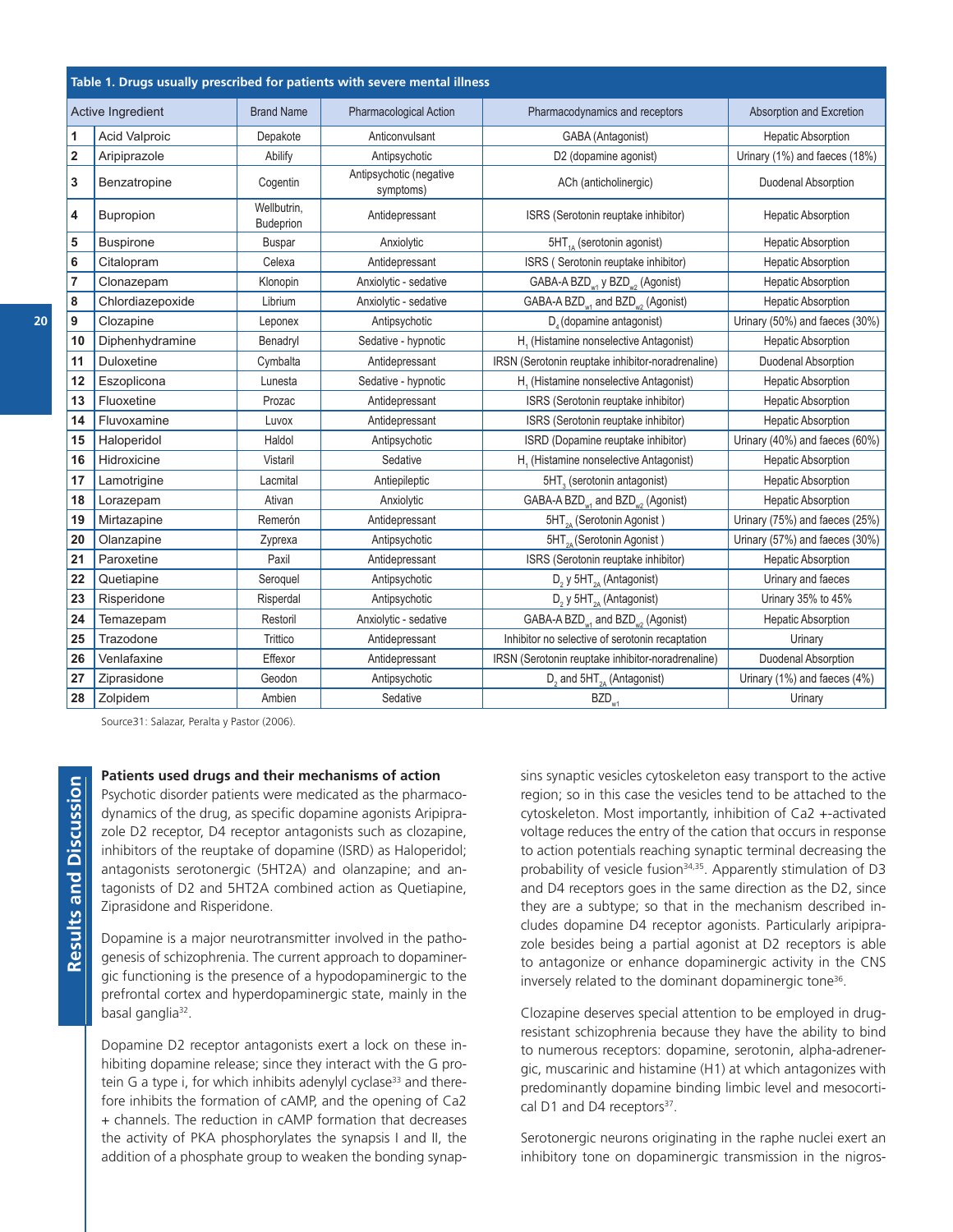triatal and mesocortical areas limiting its synthesis and release. In schizophrenia this inhibition of dopamine by serotonergic control is exaggerated, which partly explains the nigrostriatal and mesocortical dopaminergic hypoactivity. This inhibition can be lifted by the serotonergic antagonist molecules $37$ . Antagonists of D2 and 5HT2A combined action, have a higher affinity for the 5-HT2A receptor than for D2 receptors. This lower affinity for D2 receptors results in a lower blocking the actions of dopamine in the nigroestrial pathway and consequently a drastic reduction in motor side effects<sup>38</sup>. It is believed that the negative and cognitive symptoms of schizophrenia improved with partial agonist activity at the 5HT1A quetiapine. The high affinity for 5HT1A quetiapine relative D2 receptor occupancy indicates substantial 5HT1A receptor sites in therapeutic doses<sup>39</sup>. Certain classical neuroleptics exert a modest 5-HT2 antagonist activity, but much lower than that observed with risperidone or clozapine. In the latter case, the occupation 5-HT 2 is predominant with respect to the D2 antagonistic effect<sup>37</sup>.

The mechanism of weight gain of these antipsychotics is related to the anticholinergic, serotonergic and histaminergic locks, which are related to appetite stimulation<sup>40</sup>. The facilitation of serotonergic neurotransmission reduces food intake; antagonism of central 5-HT2C receptors by antipsychotic induced food intake in spite of satiety, leading to long term weight gain<sup>41</sup>. All that drugs that block D2 receptors cause weight gain<sup>42</sup>.

Moreover patients who had depressive disorder were medicated, according to the pharmacodynamics of the drug, reuptake inhibitors (SSRIs) such as Bupropion, Citalopram, Fluoxetine, Fluvoxamine and Paroxetine; inhibitors, serotoninnorepinephrine as Wenlafaxina and nonselective inhibitor of serotonin reuptake Trazodone.

Currently little is known about the biological basis of depression and the mechanisms of action of antidepressants; monoaminergic hypothesis that deficits in neurotransmission by biogenic amines, whose levels decreased would be found to be the main reason for the depression is accepted; the results of multiple studies demonstrate the important role of serotonin and norepinephrine<sup>43</sup>. It has been shown that the levels of tryptophan (essential amino acid precursor of serotonin synthesis) in cerebrospinal fluid are smaller in depressed patients compared with control subjects levels. On the other hand, it was observed that, when tryptophan experimentally is depleted by the administration of a special diet supplemented with high doses of neutral amino acids, patients depressed in remission relapsed rapidly, although they maintained their antidepressant medication; however, when they were given a supplement of tryptophan patients quickly recovered euthymic state<sup>44</sup>.

Based on the above, it facilitates understanding of the mechanisms of action of antidepressant drugs. For reuptake inhibitors (SSRIs) pharmacodynamics is based on (but not exclusively) highly selective blockade of serotonin reuptake into presynaptic neurons<sup>45</sup>. Pump towards serotonin presynaptic neuron is readily inhibited by administering an SSRI. This causes an immediate increase in the somatodendritic serotonin available area and not at the terminal axon area where the therapeutic action of the postsynaptic neuron to be exercised. If the SSRI is administered in prolonged, increasing serotonin in the somatodendritic area of the presynaptic neuron triggers desensitizing 5-HT1A autoreceptor, leading to a higher driving pulse, releasing more serotonin in the axon, stimulating postsynaptic receptor. The disinhibition of different serotonergic pathways and consequent stimulation of the 5-HT2puede explain the broad spectrum of therapeutic actions of SSRIs. The disinhibition of serotonergic neurotransmission in the pathway from the midbrain raphe to the prefrontal cortex would be related to its antidepressant action<sup>46</sup>.

In the pharmacological treatment of depression reuptake inhibitors of serotonin-noradrenaline acting on these two neurotransmitters and less effect on dopamine was also recognized, but without blocking a 1-adrenergic receptors, cholinergic or histamine, what becomes "cleaner" than other dual drug as some tricyclic<sup>47</sup>.

Antidepressants to have the opposite effect to antipsychotics as to serotonergic antagonism, prolonging the effect of postsynaptic serotonin and adrenaline level would not produce a significant change in weight gain weight patients under the effect of these drugs; although the use of these drugs can be combined with antipsychotics and sedative-hypnotics.

The use of psychoactive drugs as widespread in the world, is also known for the diverse range of potential adverse or side effects they generate; iatrogenic such alterations involve various areas of the organism either concomitantly or separately, as for example metabolic, endocrine, extrapyramidal, cardiovascular, reproductive, gastrointestinal, and / or hematologic. Among the likely consequences of some of the drugs, which are very few can be used under close medical supervision in cases of nursing, can generate orthostatic hypotension, hypersalivation in night hours, increases the risk of non-insulin dependent diabetes mellitus, as well that is quite common weight gain much of psychoactive drugs, elevations in liver transaminases, hypertriglyceridemia, hyperglycemia, hypercholesterolemia, decreased T4 levels, extrapyramidal effects, clumsiness, weakness or fatigue, ataxia, incoordination, dry mouth, sexual dysfunction, blurred vision, headache, nervousness, dizziness, anterograde amnesia, arrhythmia, psychomotor agitation, among others.

From the previously reviewed, is especially relevant adjuvant psychotherapeutic support in line with pharmacotherapy, this with the purpose of consolidating adherence in its different variants (medical, pharmacological, psychological, social) so that patients can get higher chances of recovery within a shorter period<sup>48</sup>.

**Biochemical evaluation in patients selected for the study**

According to Table 2, triglycerides, total cholesterol, HDL, LDL and VLDL to 42% of the study population values were altered. A 67% of patients had overweight or obese 1, which relates to 42% of mixed dyslipidemia and hypertriglyceridemia 23 percent and 14% of cholesterol and therefore an increased risk in these patients.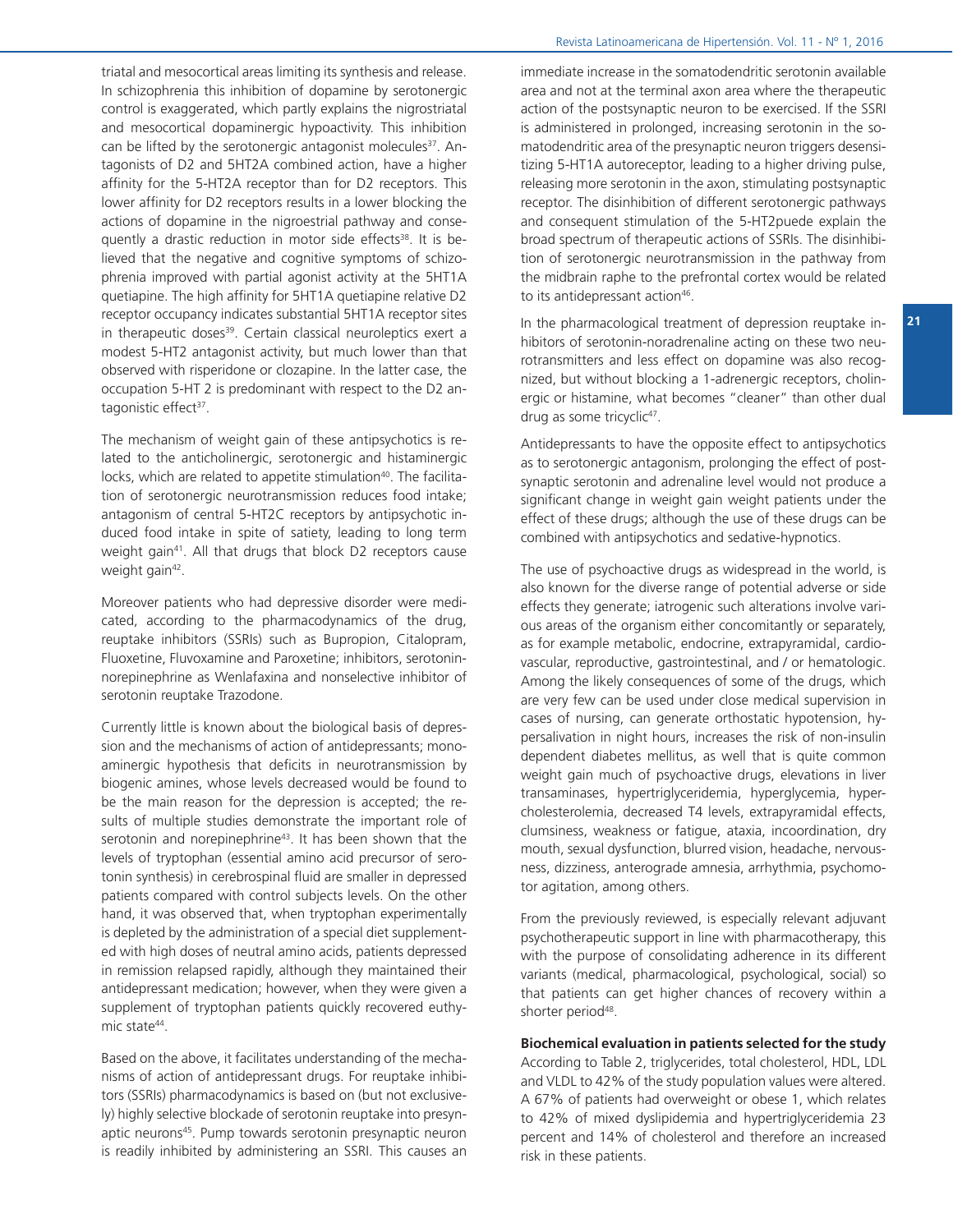Because patients who are under the effect of antipsychotic drugs experience a marked increase in food intake described above. The increased appetite, however small, should not be underestimated, as it has been calculated that an increased intake of 125 Kcal could result in accumulation of approximately 6 kg of adipose tissue is a year $41$ , this brings resulting metabolic alterations that affect the health status of patients.

Short-term alterations in lipid metabolism as seen in the results of the serum of these patients are evident. Triglycerides are transported in the circulation as lipoproteins, as these triglycerides are generated from excess carbohydrates and dietary protein lipoproteins containing and in the liver are called lipoproteins, very low density (VLDL), which also contain cholesterol. By action of lipoprotein lipase, an enzyme present in the vascular epithelium, the present triglycerides in VLDL degrade fatty acids and glycerol which will deposited in adipose tissue as triglycerides. Now with a reduced VLDL triglyceride content is called VLDL remnants, after further removing the remaining triglycerides are called VLDL to intermediate density lipoprotein (IDL). With the additional elimination of triglycerides from IDL by the action in the hepatic sinusoids of hepatic triglyceride lipase, the IDL are degraded to form low-density lipoprotein (LDL)48, presenting a high-cholesterol and lower triglycerides. Based on these mechanisms is a correlation between the concentration of VLDL compared to triglycerides and LDL cholesterol relative to the set.

Moreover, high concentrations of VLDL remnant and LDL as well as age, are risk factors for developing atherosclerotic disease, since it is a precursor to the development of foam cells in the subintimal space and macrophages bind and internalize acids existing fatty modified LDL oxidation, accumulation of foam cells deform the overlying endothelium, exposing the blood to foam cells and the underlying extracellular matrix, these airlines serve the airport exposure to platelet adhesion to release cytokines process that perpetuate and increase the potential for thrombus formation; this process, over time, resulting in the occurrence of an ischemic event such as acute myocardial infarction or acute stroke<sup>49</sup>.

Moreover, a decrease in high density lipoprotein (HDL) results also important metabolic implications since the HDL promotes reverse cholesterol transport, cholesterol molecule is exposed on the outside of the endothelial membrane protein action of the ATP binding cassette (ABC1) where the HDL does accept and carry it to the core through an enzymatic modification of cholesterol to cholesterol ester catalyzed by lecithin-cholesterol acyltransferase, collaborating in this way to control risk of an atherosclerotic process. HDL function is not limited only to this point but also promotes the transport of cholesterol to the liver by the action of the protein of cholesteryl ester transfer (CETP), from the interaction between HDL and VLDL This protein promotes transfer of cholesterol from HDL to the VLDL, while the latter transfers triglyceride to HDL. This is evident as the HDL promotes adequate metabolic control serum cholesterol.

The long-term increase of adipose tissue, particularly visceral level, leads to an increased insulin resistance due to the release of adiponectin secreted by adipocytes that opposes

the action of insulin, resistin<sup>50</sup> as part of the compensatory mechanisms of the bodies insulin production rises, however this mechanism results in an inability of the beta cells of the pancreas to produce insulin which triggers chronic hyperglycemia results in bringing the suffering of diabetes mellitus. The sum of these metabolic complications along with the appearance of hypertension is the criteria for diagnosis of metabolic syndrome.

| Table 2. Evaluation of dyslipidemia in patients using psy-<br>chotropic drugs |                     |               |  |  |  |  |
|-------------------------------------------------------------------------------|---------------------|---------------|--|--|--|--|
| Parameters                                                                    | Patients            | Normal Values |  |  |  |  |
| Cholesterol (mg/dL)                                                           | $195.53 \pm 47.09$  | < 200         |  |  |  |  |
| Triglycerides (mg/dL)                                                         | $158.63 \pm 112.21$ | < 150         |  |  |  |  |
| HDL cholesterol (mg/dL)                                                       | $46.84 \pm 14.68$   | > 39          |  |  |  |  |
| LDL cholesterol (mg/dL)                                                       | $112.63 \pm 37.90$  | < 130         |  |  |  |  |
| VLDL (mg/dL)                                                                  | $29.83 \pm 19.53$   | $0 - 29$      |  |  |  |  |
| Glycemia (mg/dL)                                                              | $96.25 \pm 11.61$   | < 100         |  |  |  |  |
| IMC $Kg/mts^2$                                                                | $28.44 \pm 6.06$    | 18.50-24.99   |  |  |  |  |
| Age                                                                           | $43.00 \pm 16.40$   |               |  |  |  |  |

Results are expressed as mean ± standard deviation.

Conclusions **Conclusions**

onsidering the values of serum lipid metabolism indicators, it can be concluded that patients have dyslipidemia, conditioning this

elevation of risk factors for myocardial infarction, stroke and long-term metabolic syndrome. High on the lipid profile of patients presumed values is indirectly related to the use of drugs antipsychotics, because of its relation to increased appetite. For all this, the nutritional management of patients is recommended by a multidisciplinary team that also involves treating physicians, a nutritionist from nutritional strategies to improve the eating habits of these patients, a psychologist for psycho-educational training directed to inform patients about the operation of antipsychotics and their possible adverse effects and the benefits of a healthy lifestyle. All this would contribute to a better control of the side effects of these drugs on patients. However for a more conclusive statement requires an ongoing assessment of patients, and additional data.

## **Acknowledgment**

This work was sponsored by the Consejo de Desarrollo Científico y Humanístico (CDCH) de la Universidad Central de Venezuela. Project: No. PG-09-81-42-2011/1-2.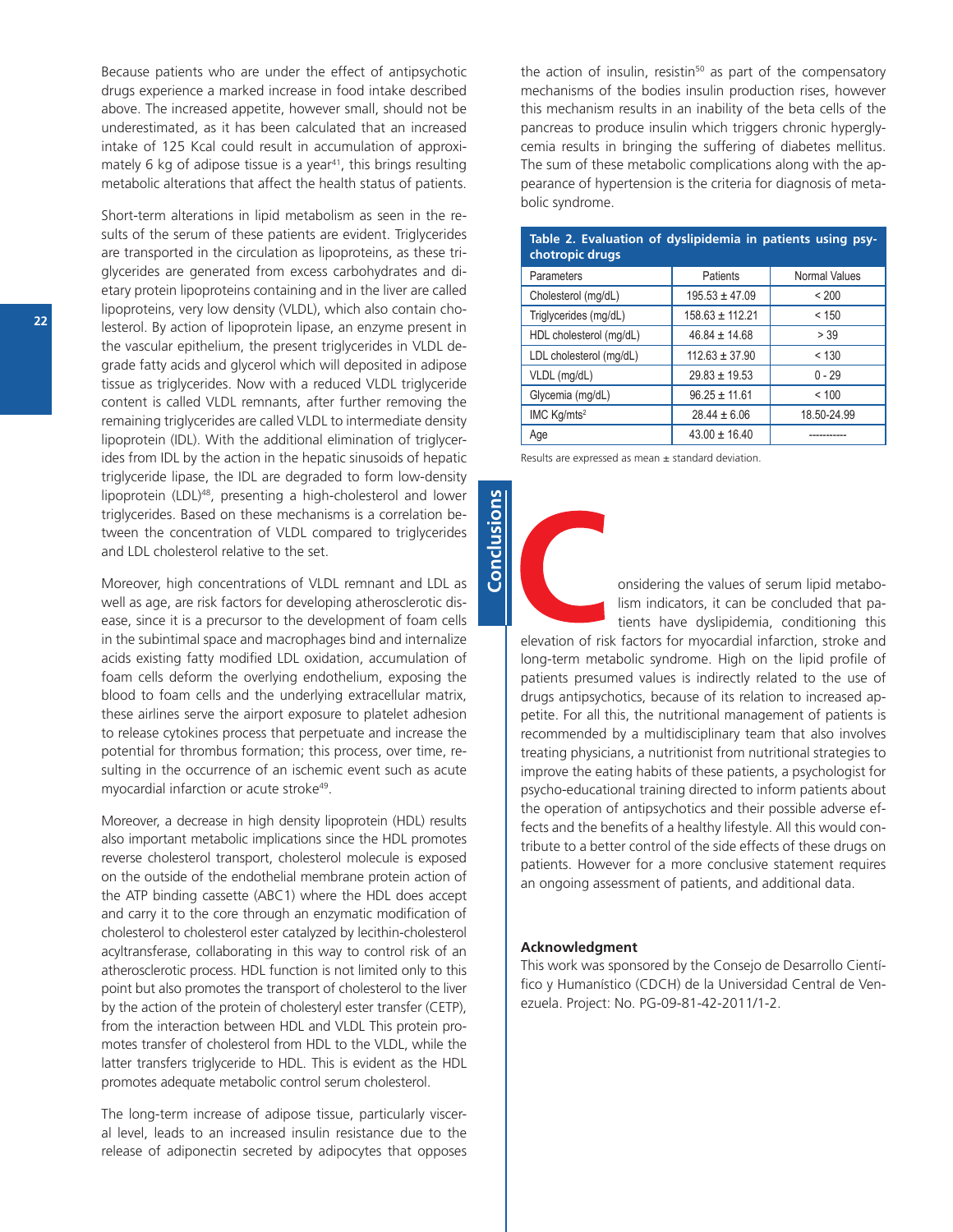## **Referencias**

- 1. Isomaa B. A major health hazard: The metabolic syndrome. Life Sciences 2003; 73(19): 2395-2411.
- 2. Bonnet F, Irving K., Terra J-L, Nony P, Berthezène F, Moulin P. Anxiety and depression are associated with unhealthy lifestyle in patients at risk of cardiovascular disease. Atherosclerosis 2005; 178(2):339-344.
- 3. Jiménez-García R. Hernández-Barrera V, Jiménez-Trujillo I, Carrasco Garrido P, López de Andrés, A. Gil de Miguel A. Trends in cardiovascular risk factors and lifestyle behaviors among Spanish adults with diabetes (1993–2003). Journal of Diabetes and its Complications 2009; 23(6), 394-400.
- 4. Pietraszek, A, Gregersen S, Hermansen K. Alcohol and type 2 diabetes. A review. Nutrition, Metabolism and Cardiovascular Diseases 2010; 20(5):366-375.
- 5. Reimers CD, Reimers AK., Knapp G. Prävention und Erhöhung der Lebenserwartung durch körperliche Aktivität. Prävention und Therapie neurologischer und psychischer Krankheiten durch Sport 2013; 3-20.
- 6. Anton, SD., Karabetian, C., Naugle, K., Buford TW. Obesity and diabetes as accelerators of functional decline: Can lifestyle interventions maintain functional status in high risk older adults? Experimental Gerontology 2013; 48 (9): 888-897.
- 7. Carlsson, AC., Wändell, PE., Gigante, B., Leander, K., Hellenius, M-L., de Faire U. Seven modifiable lifestyle factors predict reduced risk for ischemic cardiovascular disease and all-cause mortality regardless of body mass index: A cohort study. International Journal of Cardiology 2013; 168(2) 946-952.
- 8. Ahmed, H.M., Blaha, MJ. Blumenthal RS. Modifiable lifestyle risk cardiovascular disease, and all-cause mortality. International Journal of Cardiology 2014; 172 (1):e199-e200.
- 9. Annuzzi G, Rivellese A.A, Bozzetto l, Riccardi G. The results of Look AHEAD do not row against the implementation of lifestyle changes in patients with type 2 diabetes 2014; 24(1): 4-9.
- 10. Schroeder M, Pérez E, Lares M, Brito S, Cira. A review: Association of Preventable Medical Conditions, Healthy Nutrition, the Ingestion of Psychotropic Medication and People who suffer from Severe Mental Illnesses. Revista Archivos Venezolanos de Farmacología y Terapéutica 2010; 29; vol. 2: pp 20-25.
- 11. Oliver K, Suzana U, Miro J. Metabolic Syndrome in patients with psychotic disorders: diagnostic issues, comorbidity and side effects of antipsychotics. Psychiatr Danub 2010; vol. 22: pp 76-86.
- 12. Fernando RA, Enrique B, Enrique E, Juan Francisco M-T, Susana M, Basilio Moreno, et al. Valoración y control del riesgo metabólico y cardiovascular en los pacientes con esquizofrenia. Med Clin (Barc.) 2006; vol. 127: pp 542-8.
- 13. DeNayer A, DeHert M, Scheen A, VanGaal L, Peuskens J. Troubles métaboliques associés aux antipsychotiques atypiques: consensus belge sur la conduite à tenir. L'Encéphale 2007 ; 33 (2) :197-202.
- 14. Brown S, Inskip H, Barraclough B. Causes of the excess mortality of schizophrenia. Br J Psychiatry 2000; vol. 177: pp 212-7.
- 15. Capasso RM, Lineberry TW, Bostwick JM, Decker PA, St Sauver J. Mortality in schizophrenia and schizoaffective disorder: An Olmsted County, Minnesota cohort: 1950-2005. Schizophr Res. 2008; vol. 98: pp 287- 94.
- 16. Casey DE, Haupt DW, Newcomer JW, Henderson DC, Sernyak MJ, Davidson M, et al. Antipsychotic-induced weight gain and metabolic ab-

normalities: implications for increased mortality in patients with schizophrenia. J Clin Psychiatry 2004; vol. 65 Suppl 7: pp 4-18.

- 17. Citrome L. Risk-benefit analysis of available treatments for schizophrenia. Psychiatric Times 2007;vol. 1: pp 27-30.
- 18. Hernández María José, Protocolo de dislipidemia, México 2011.
- 19. Ceruelo Bermejo J., García Rodicio S. 2007. Antipsicóticos típicos. Antipsicóticos atípicos. FMC, 14(10):637-647.
- 20. Ortiz Lobo A., De la Mata Ruiz I. 2001. Nuevos antipsicóticos. Del Sistema Nacional de Salud, 25 (1):1-8.
- 21. Kim SH, Kim K, Kwak MH, Kim HJ, Kim HS, Han KH. The contribution of abdominal obesity and dyslipidemia to metabolic syndrome in psychiatric patients. Korean J Intern Med 2010; vol. 25: pp 168-7.3.

**23**

- 22. American Diabetes Association. Consensus Development Conference on Antipsychotic Drugs and Obesity and Diabetes. Diabetes Care. 2004; vol. 27: pp 596-601.
- 23. Bolaños P, Rocío Cabrera R. Influencia de los psicofármacos en el peso corporal. Trastornos de la Conducta Alimentaria 2008; 8: 813-832
- 24. Angst F, Stassen HH, Clayton PJ, Angst J. Mortality of patients with mood disorders: follow-up over 34-38 years. J Affect Disord 2002; vol. 68: pp 167-81.
- 25. Berken GH, Weinstein DO, Stern WC. Weight gain: a side effect of tricyclic antidepressants. J Affect Disord 1984; vol. 7: pp 133-8.
- 26. Carnethon MR, Biggs ML, Barzilay JI, Smith NL, Vaccarino V, Bertoni AG, et al. Longitudinal Association Between Depressive Symptoms and Incident Type 2 Diabetes Mellitus in Older Adults. The Cardiovascular Health Study. Arch Intern Med. 2007; vol. 167: pp 801-8.
- 27. Zimmermann U, Kraus T, Himmerich H, Schuld A, Pollmächer T. Epidemiology, implications and mechanisms underlying drug-induced weight gain in psychiatric patients. J Psychiatr Res. 2003; vol. 37: pp 193-220.
- 28. Druss BG. Improving medical care for persons with serious mental illness: challenges and solutions. J Clin Psych. 2007; vol. 68 Suppl 4: pp 40-4
- 29. Fleischhacker WW, Cetkovich-Bakmas M, De Hert M, Hennekens C, Lambert M, Leucht S, et al. Cormorbid somatic illnesses in patients with severe mental disorders: clinical, policy and research challenges. J Clin Psychiatry 2008; vol. 69: pp 514-9.
- 30. Nasrallah HA, Meyer JM, Goff DC, McEvoy JP, Davis, SM, Stroup TS, et al. Low rates of treatment for hypertension, dyslipidemia and diabetes in schizophrenia: data from the CATIE schizophrenia trial sample at baseline. Schizophr Res. 2006; vol. 86: pp 15-22.
- 31. Salazar M, Peralta C, Pastor J. Manual de Psicofarmacología. Editorial Panamericana. Madrid, España. 2006.
- 32. Graff-Guerreo A, Apiquian R, Fresán A, García Anaya M. Perspectiva neurobiológica de la esquizofrenia. Revista Salud Mental 2001; vol. 24 n° 6: pp36-42.
- 33. Mata, Esquiviaz M. Evaluación de los niveles de dopamina y de receptores D $_{\rm _2}$  dopaminérgicos en las respuestas a estímulos motivacionales de recompensa y de castigo en ratas. Tesis de grado. México D.F, 2010.
- 34. Bahena-Trujillo, R. Flores, G. Arias-Montaño JA. Dopamina: síntesis, liberación y receptores en el Sistema Nervioso Central. Rev Biomed 2000; vol. 11: pp 39-60.
- 35. Gómez, R.A. Elementos para una Psicobiología. 2da Edición. Editorial Brujas. Córdoba, 2005.
- 36. Salazar M, Peralta C, Pastor F.J. Tratado de psicofarmacología bases y